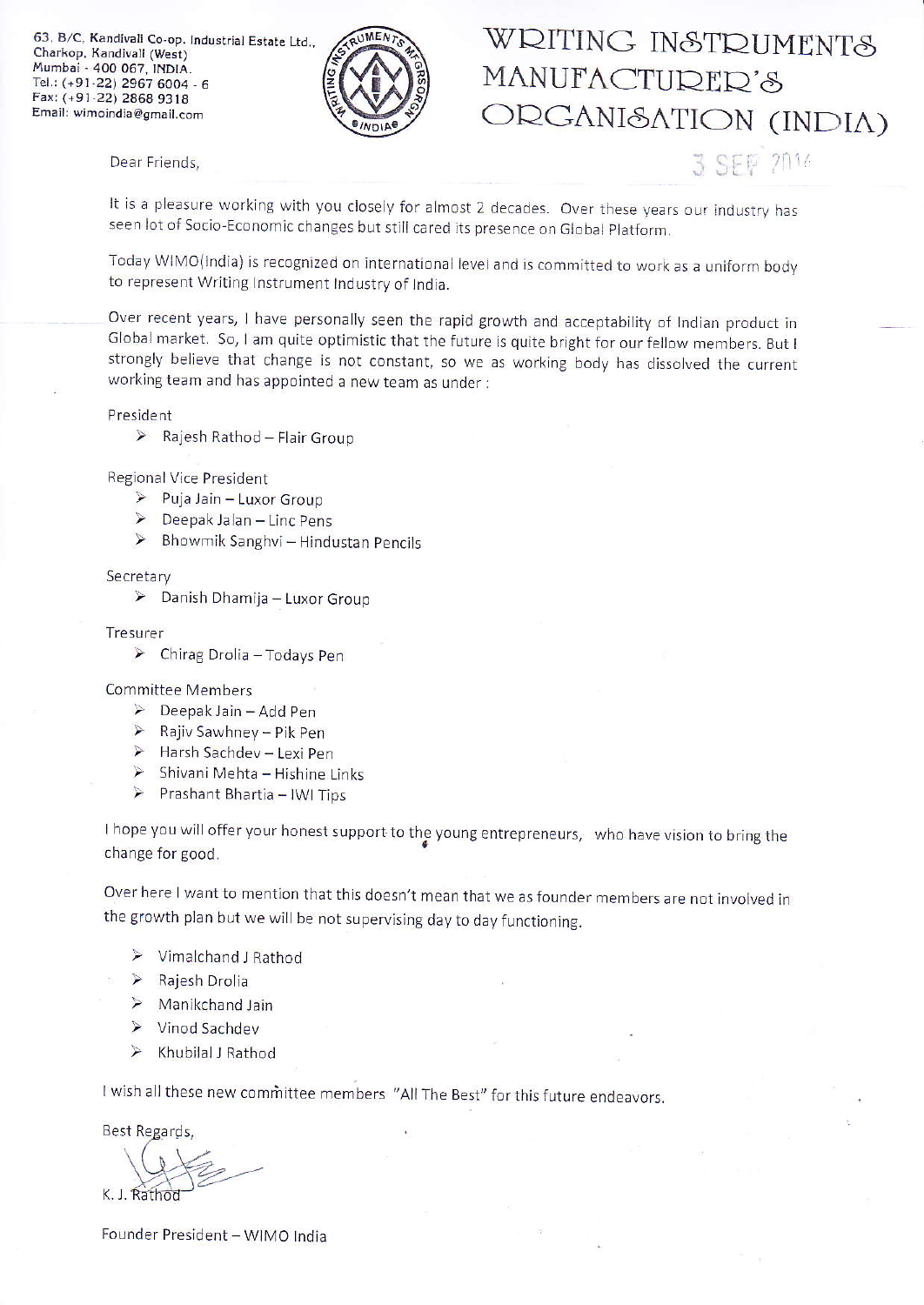63, B/C, Kandivali Co-op. Industrial Estate Ltd., Charkop, Kandivali (West) Mumbai - 400 067, INDIA. Tel.: (+91-22) 2967 6004 - 6 Fax: (+91-22) 2868 9318 Email: wimoindia@gmail.com



## WRITING INSTRUMENTS MANUFACTURER'S ORGANI&ATION (INDIA)

5<sup>th</sup> September, 2014

Hi Friends,

As we are all aware that recently we have been assigned new responsibility to take WIMO (India) to new height. So, I personally believe that we need to strengthen our organization, as still we have lot of lndustry Partners which working independently.

So we have discussed during our recent meeting that we need to convince all associates, within this industry to work as a team, thus we are proposing membership to all allied industry members.

Along with this letter we are circulating the membership forms stating the membership fees and norms.

We as core committee are also planning to call a meeting to reposition our brand. "WIMO India" on lnternational Level, which involves, change in brand identity and restructuring working body committee.

So, I sincerely expect your co-operation and support towards our pilot initiatives, as we still need to achieve unscaled height.

Best Regards,

Rajesh Rathod

President - WIMO India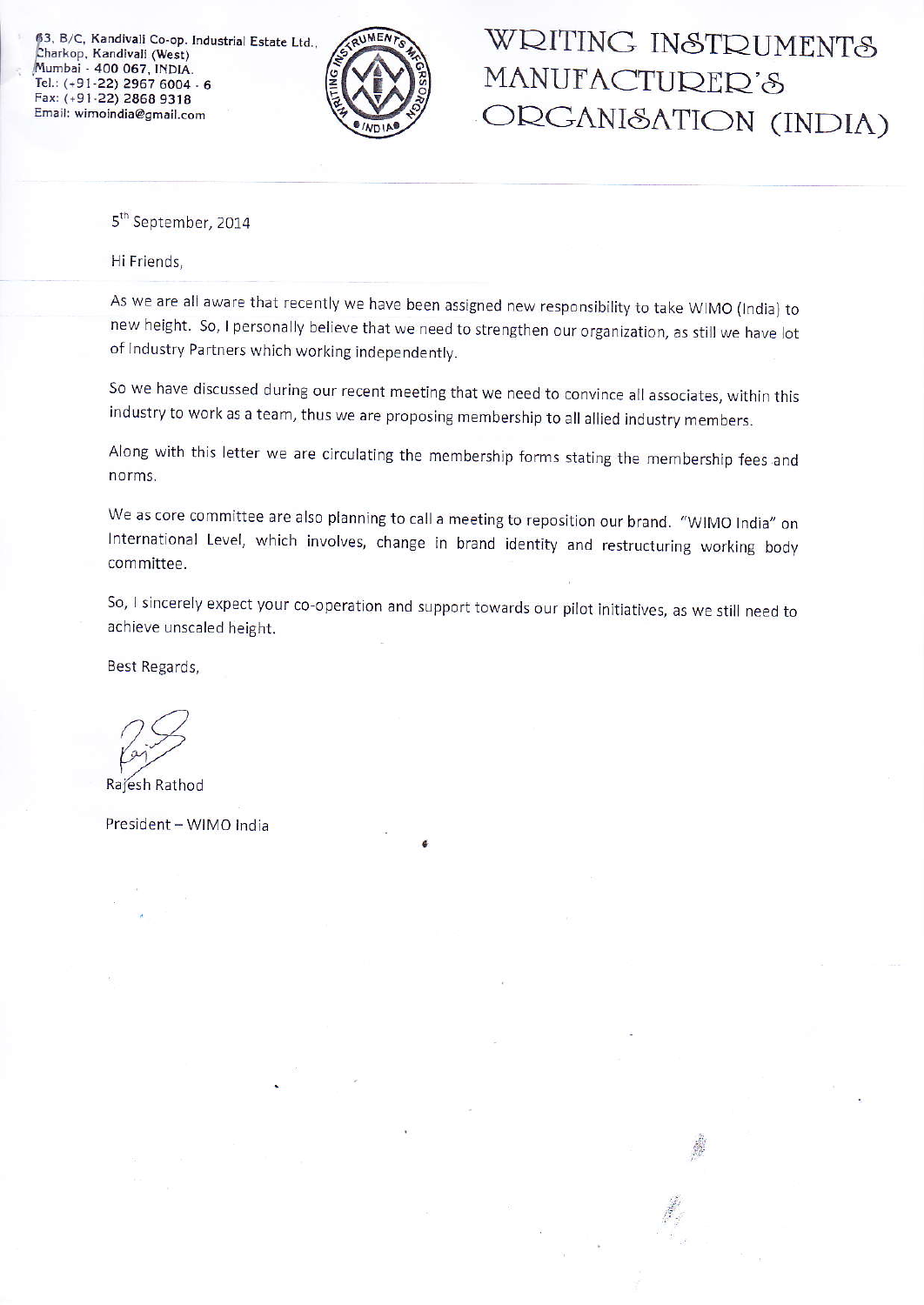3/C, Kandivali Co-op. Industrial Estate Ltd., arkop, Kandivali (West) iumbai - 400 067, INDIA. Tel.: (+91-22) 2967 6004 - 6 Fax: (+91-22) 2868 9318 Email: wimoindia@gmail.com



# WRITING INSTRUMENTS MANUFACTURER'S ORGANI&ATION (INDIA)

MEMBERSHIP FORM

**OPROPRIETORSHIP OPARTNERSHIP OUTLID OLTD** 

NAME OF THE CO:

**ADDRESS** 

**TEL NO (OFFICE)**  $(RESID)$ 

### **FAX NO**

**EMAIL** 

**WEBSITE** 

#### **TYPE OF CONSTITUTION**

| NAME OF PROPRIETOR/        |
|----------------------------|
| <b>PARTNERS/ DIRECTORS</b> |
|                            |
|                            |

PRODUCT MANUFACTURED (SPECIFY IN DETAILS)

**BRANDS OWNED** 

**S.S.I REGISTRATION NO** 

YEAR OF ESTABLISHMENT

**SALES TAX REG NO** 

**CST REG NO** 

| <b>ENTRANCE FEES</b>  | <b>Rs 21000 CHQ NO</b> | <b>DATED</b> |  |
|-----------------------|------------------------|--------------|--|
| <b>PROPOSED BY</b>    | (1)                    |              |  |
| (FIRM'S NAME & STAMP) |                        |              |  |
|                       | (II)                   |              |  |

 $(1)$  $(III)$  $(III)$  $(IV)$ 

**APPLICANT'S SIGNATURE** (FIRM'S NAME & STAMP)

FOR OFFICE USE ONLY

THIS APPICATION WAS APPROVED ON

**PRESIDENT** 

**VICE PRESIDENT** 

**HON. SECRETARY**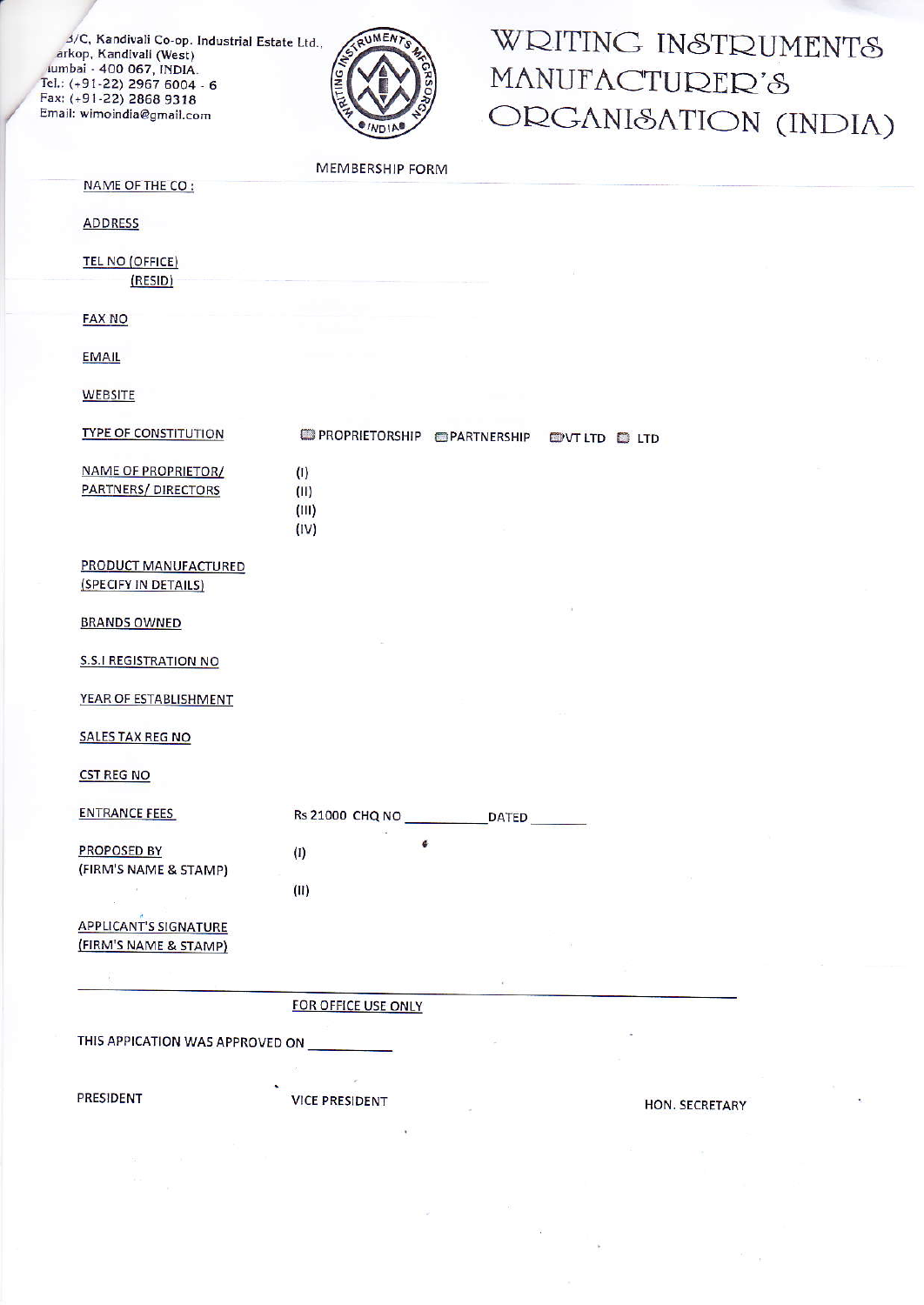63, B/C, Kandivali Co-op. Industrial Estate Ltd., Charkop, Kandivali (West) Mumbai - 400 067, INDIA. Tel.: (+91-22) 2967 6004 - 6 Fax: (+91-22) 2868 9318 Email: wimoindia@gmail.com



## WRITING INSTRUMENTS MANUFACTURER'S ORGANI&ATION (INDIA)

MINUTES OF THE MEETING OF THE MEMBERS OF WRITING INSTRUMENTS MANUFACTURERS ORGANISATION (INDIA) HELD AT THE CLUB ANDHERI (W), ON SATURDAY, 09TH AUGUST 2014 AT 7.00 P.M.

#### MEMBERS PRESENT

- 1. Mr KHUBILAL RATHOD CHAIRMAN
- 2. Mr. VIMALCHAND RATHOD TREASURER
- **MEMBER** 3. Ms. PUJA JAIN
- **MEMBER** 4. Mr. MANIKCHAND JAIN
- MEMBER 5. Mr. RAJESH DROLIA
- MEMBER 6. Mr. VINOD SACHDEV
- 7. Mrs. SASHIKANT BHUTTA **MEMBER**

### 1. CHAIRMAN OF THE MEETING

Mr. Khubilal J Rathod, Chairman of the WIMO presided over the meeting.

### 2. QUORUM

The Chairman noted that the requisite quorum was present and called the meeting to order

### 3. CONFIRMATION OF THE MINUTES

The minutes of the previous meeting of the Company having been circulated, among all the board members were taken as read and the chairman of this meeting signed the same as fair and correct record of the proceedings of that meeting was confirmed.

### 4. THE FOLLOWING RESOLUTIONS WERE DISCUSSED AND PASSED :-

- 1. The audited annual accounts for the last 3 Financial Years was approved by the members
- 2. It has to be decided further about usage of WIMO gala worth around Rs 75 lacs to 90 lacs during the next AGM to be given on rent for 11 months on leave and license basis or sell it off.
- 3. Fixed Deposit of WIMO worth Rs 55 lacs is to be continue in the same way as it is.
- 4. It was unanimously decided by all the members that WIMO should object the patent registration initiated by Ms Ostern - Kolkata / Mr Lalit Agarwal of GEL adaptor design patent and accordingly WIMO should file a case and get their registration cancelled.